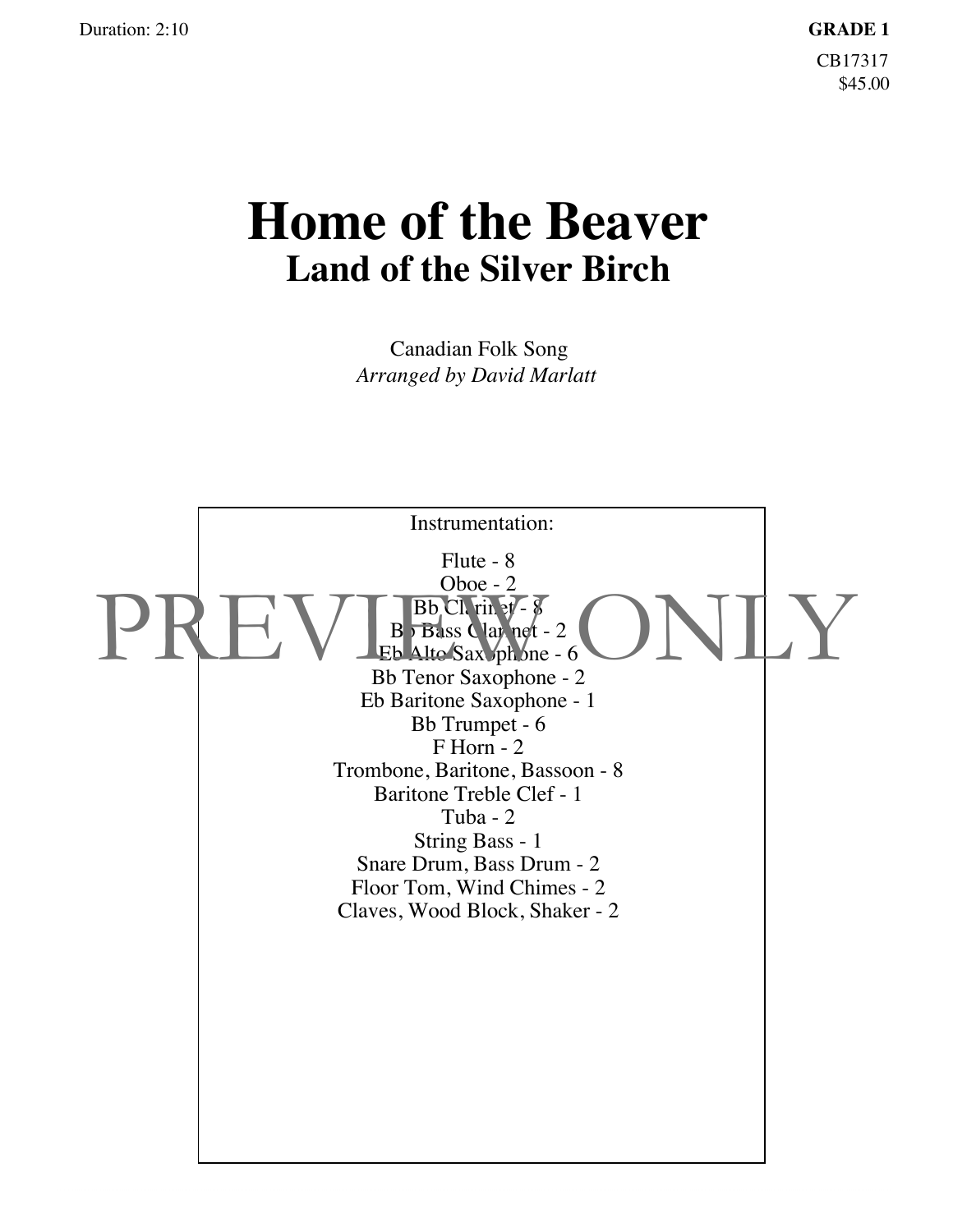## **PUBLICATIONS EIGHTH NOTE**

## Home of the Beaver Land of the Silver Birch

*Arranged by David Marlatt* Canadian Folk Song

This traditional Canadian folk song has been sung around campfires and while paddling canoes for decades and continues to be popular with Boy and Girl Scouts in both Canada and the United States. The beautiful lyrics, by E. Pauline Johnson, paint a picture of her woodland aboriginal home in Six Nations, Ontario.

> Land of the silver birch Home of the beaver Where still the mighty moose Wanders at will

*Refrain:* Blue lake and rocky shore I will return once more Boom diddy-ah da, boom diddy-ah da, boom diddy-ah da, eaa-aaa-aaa

> High on a rocky ledge I'll build my wigwam Close to the water's edge Silent and still

*Refrain* heart grows sick for thee Here in the low lands I will return to thee Hills of the north  $PREN$   $N$   $\left|\bigcup_{M_V}\right|$  reart grows sick for thee  $\left(\bigcup_{M_V}\right)$ 

*Refrain*

This arrangement starts off hauntingly. Even though almost all parts are playing, this cannot be too loud - set the stage for the clarinet melody at 9. Percussion must work together as a unit to be sure they are exactly together. There are several independent effects that must be played confidently and accurately. The Wind Chimes at 21 must be a long slow descent - don't move too quickly.

At 29 a countermelody in the Flute, Oboe and Trumpet is introduced over the melody in the Clarinet, Altos and Horn.

After the *fermata* at 42, things change dramatically! The style and feel is much more energetic. Keep all quarters notes short and driving forward. The melody enters at 49 and must be long and sustained - a huge contrast to the short, punctuated notes under it.

59 is a short and accented unison moment before the dynamic drops again and builds to powerful major chord at 68.

*This folk song arrangement is part of a collection for young band celebrating Canada's 150th anniversary since joining Confederation.*

ISBN: 9781771573788 CATALOG NUMBER:CB17317 COST: \$45.00 DURATION: 2:10 DIFFICULTY RATING:GRADE 1 Concert Band

## **www.enpmusic.com**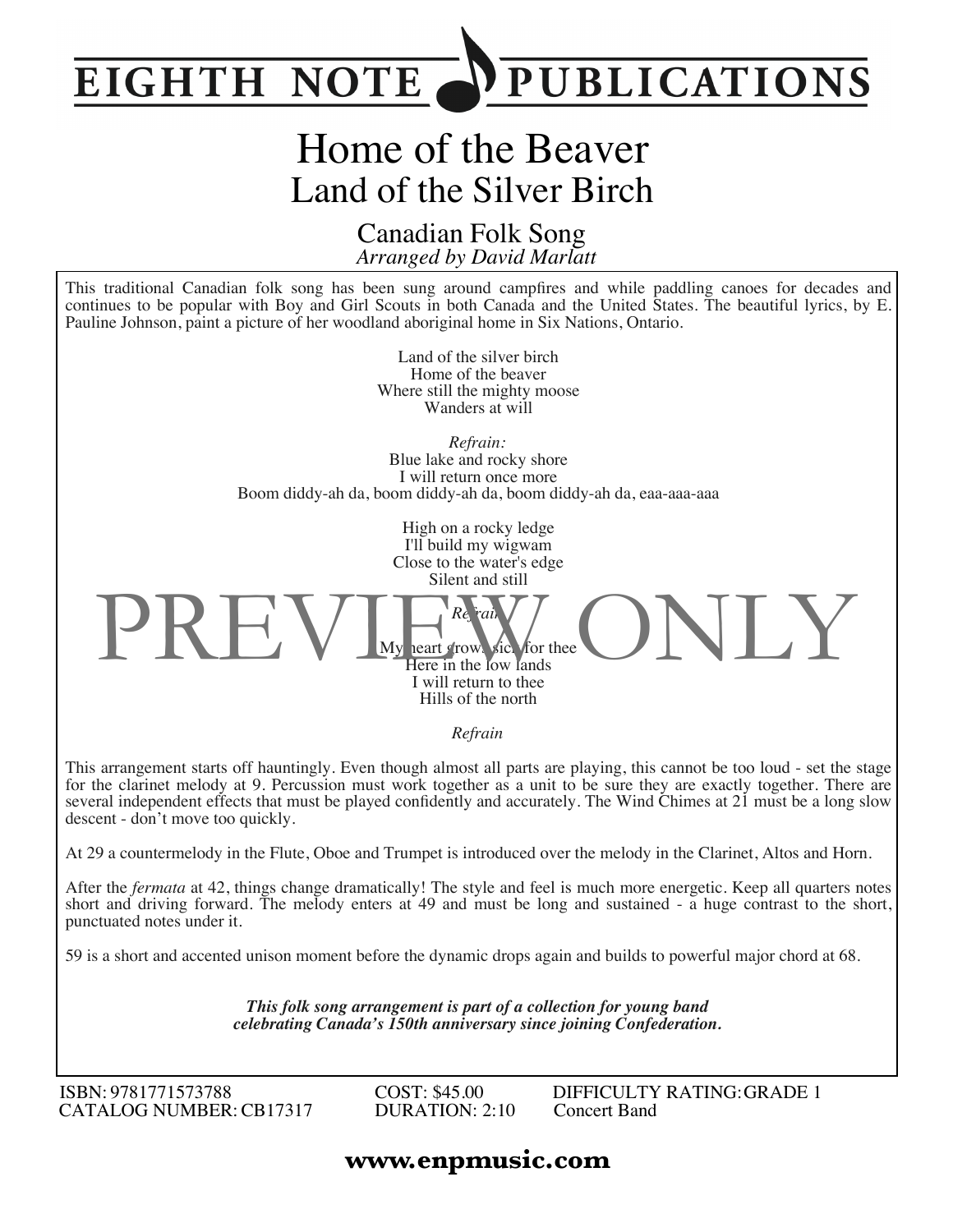

© 2017 **EIGHTH NOTE PUBLICATIONS** www.enpmusic.com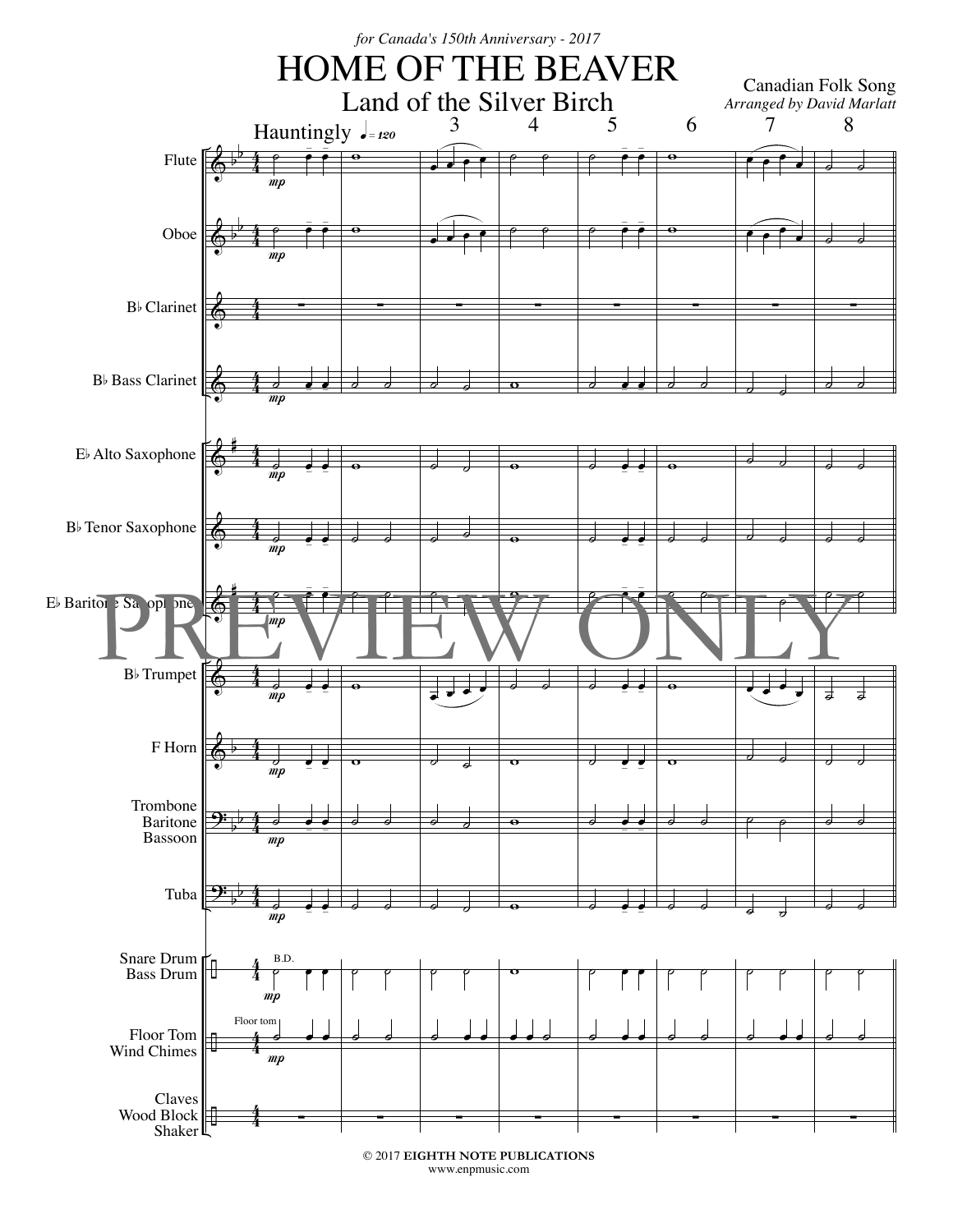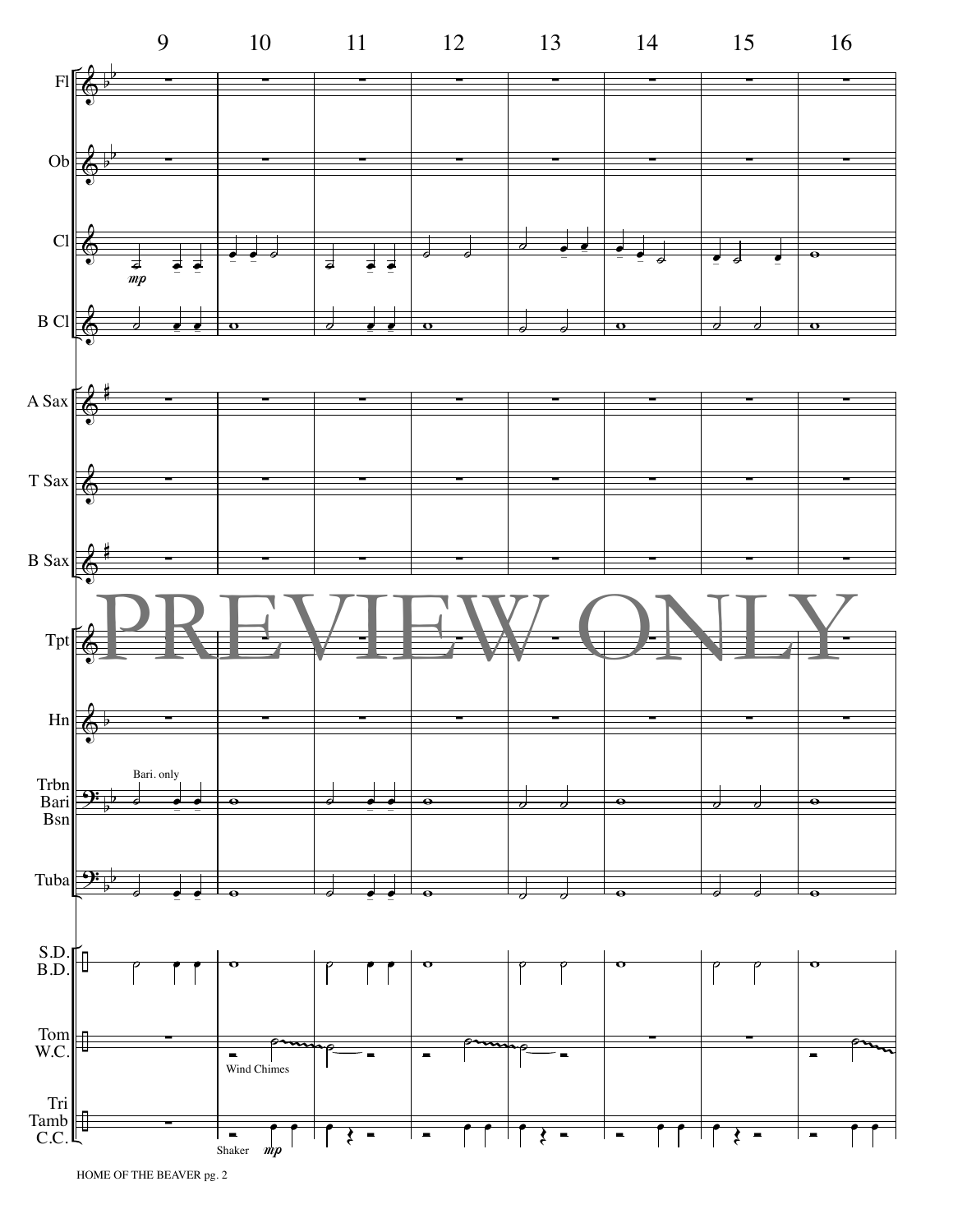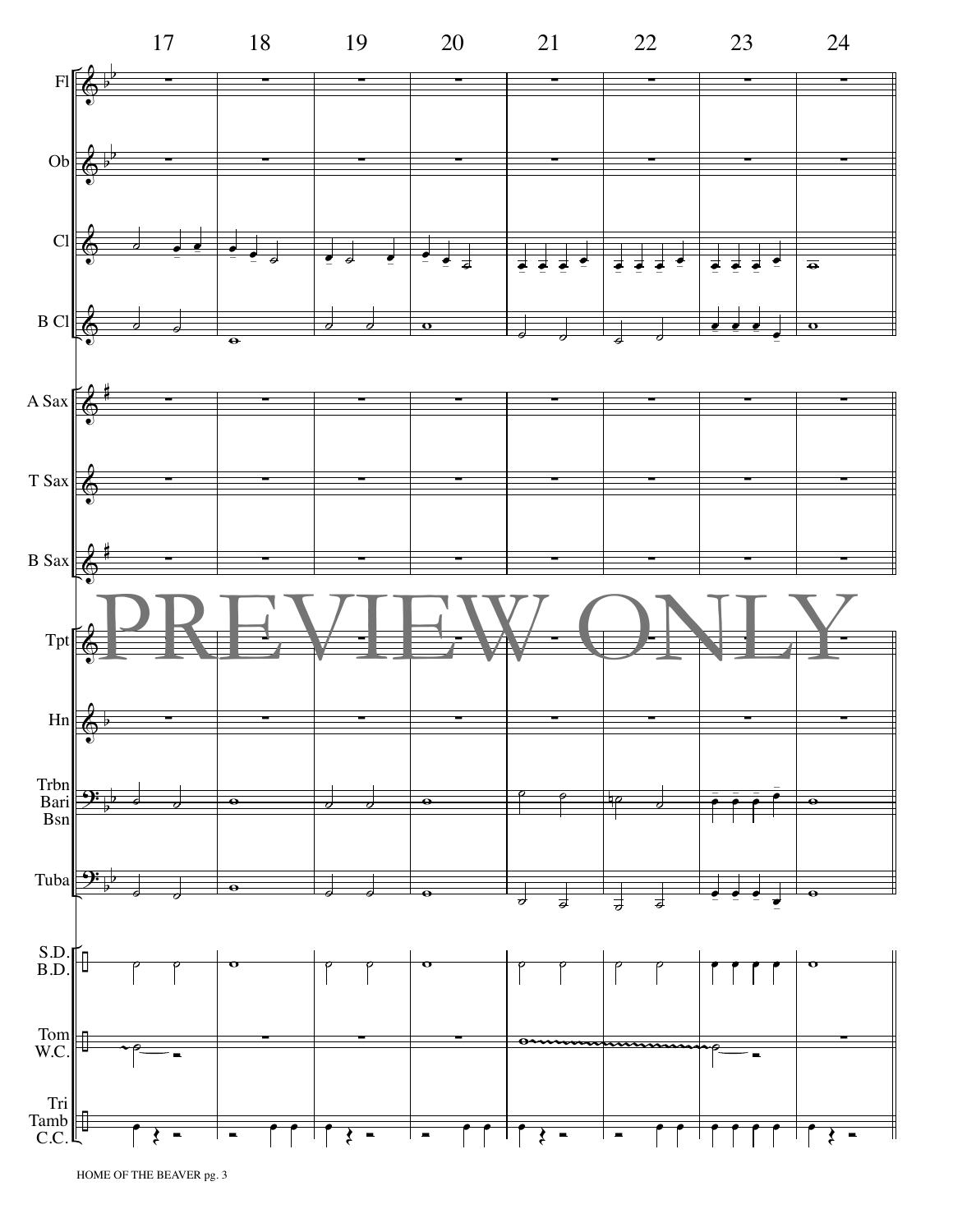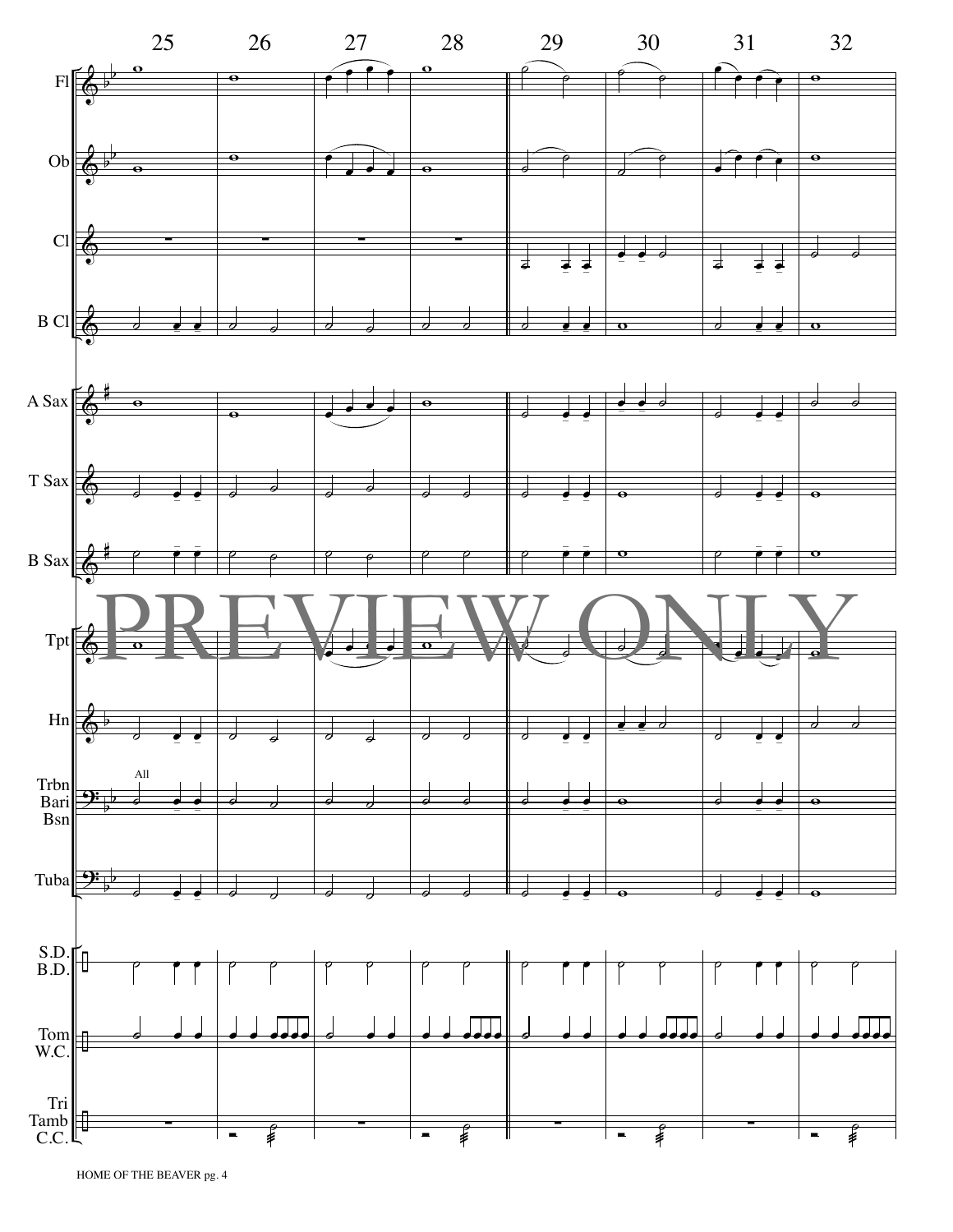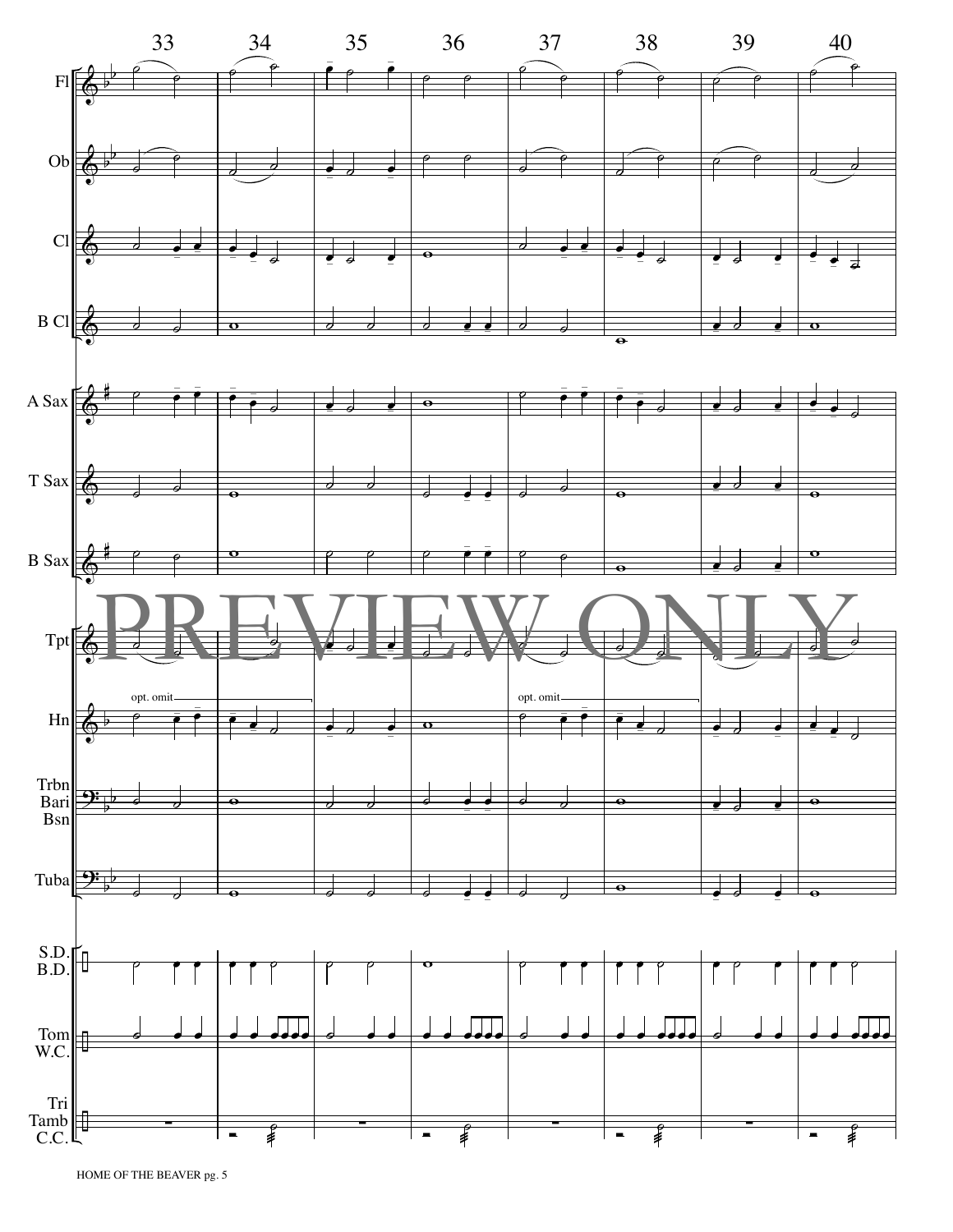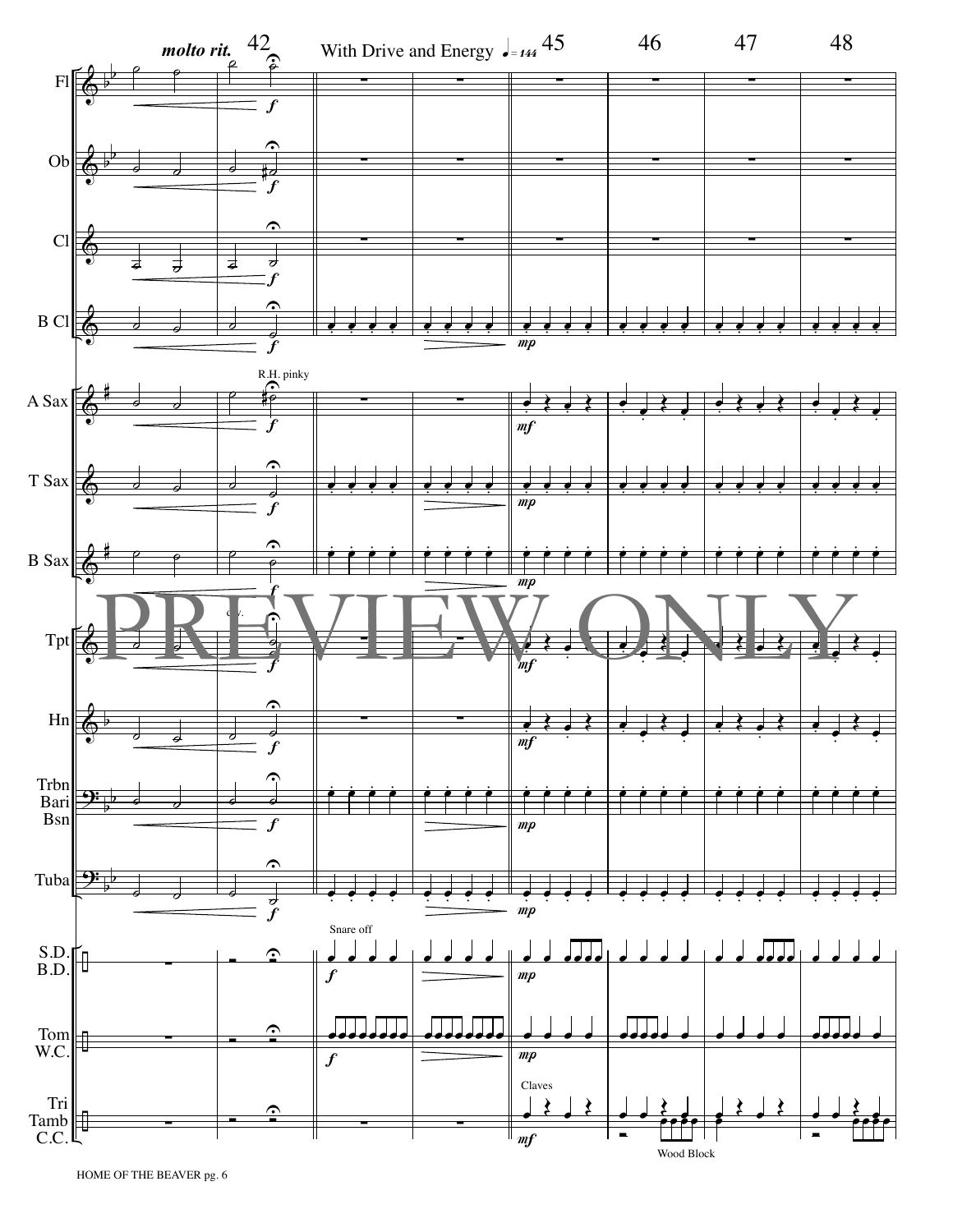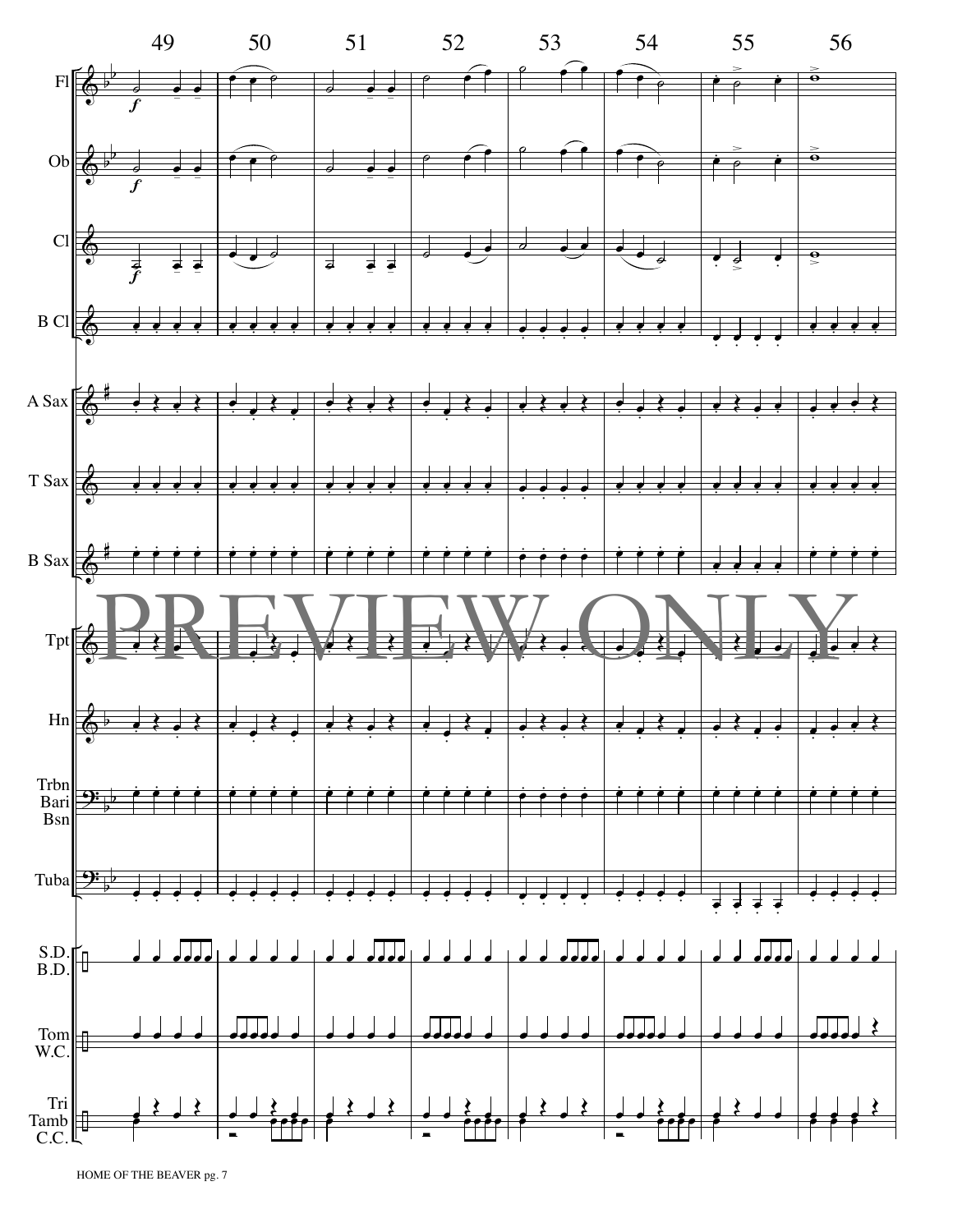